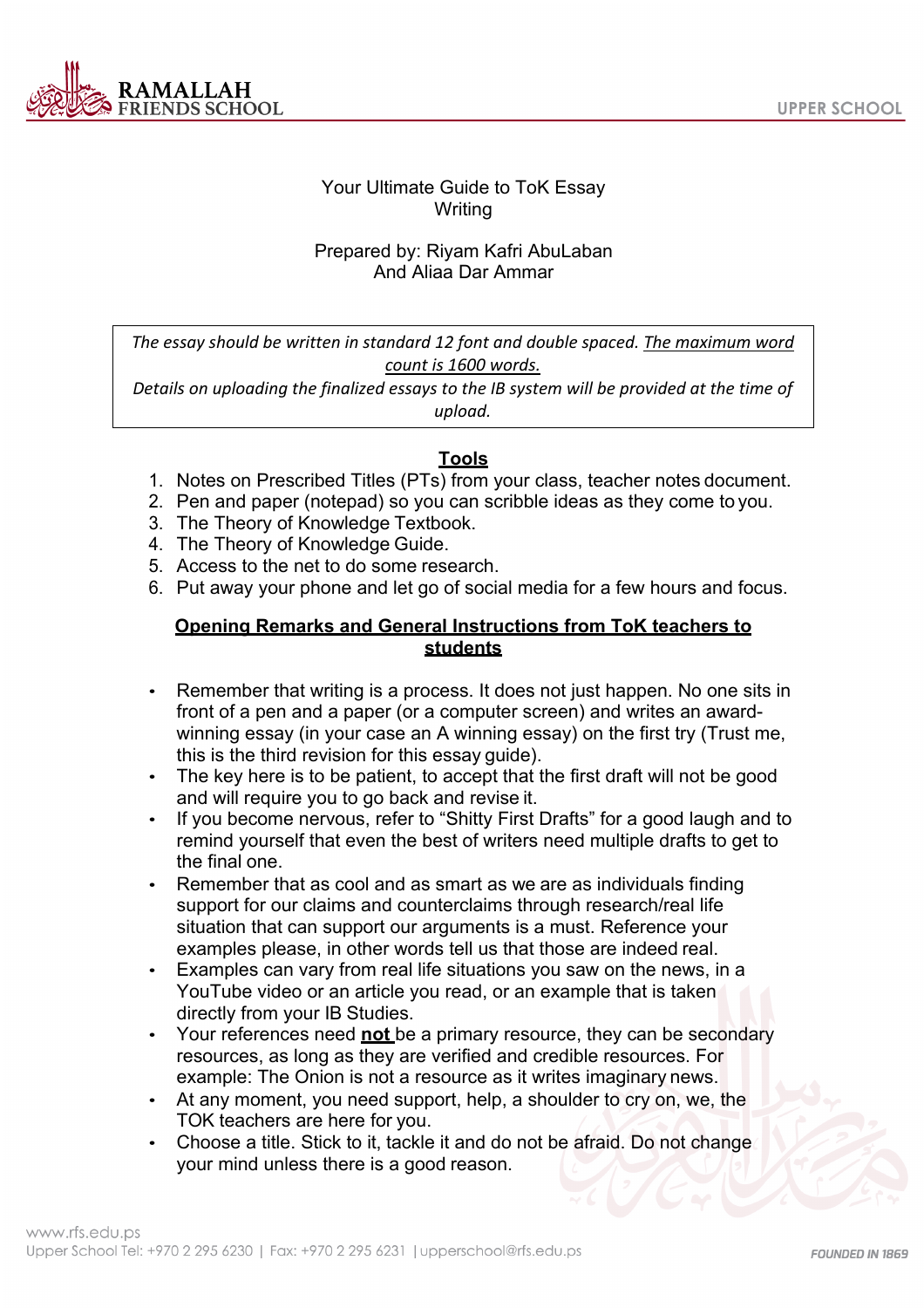

- Always choose AoKs that you enjoy. Make this an enjoyable experience. Why write about something you do notlike?
- Once you have that, it is time to tackle your outline.
- Outlines will be produced inside the classroom. So bring your tools with you and we will be there to help you.
- Most of your essay will also be written inside the classroom. Always come prepared.

#### **Specifics**

I. On Prescribed Titles

- 1. Please note what the title is asking you. Make sure you understand the command term and the question it is asking. What kind of knowledge is being elicited? Will you focus on personal knowledge or shared? For a list of IBDP Command terms please refer to the end of this document
- 2. Essays are comparative in nature, when choosing your areas of knowledge (AoK) and Ways of knowing (WoK) make sure that you are able to draw contrasts and comparisons.
- 3. Take note whether the PT is asking you to take on two Areas of Knowledge or two disciplines. With the exception of History and Math (these are AoKs and Disciplines at the same time), you will need to be very clear on what AoK or what discipline you are choosing.
- 4. You will need to spend some time unpacking the title. In other words, defining key terms, understanding what the title is actually asking and then developing your own response to it (this will be your thesis/main argument). *Please remember that definitions you provide cannot just be simple dictionary definitions, they need to be working conceptual definitions of key terms in the title.*
- 5. Respect the title. Do not rephrase it or rewrite it in your ownwords.

"*The chosen title must be used exactly as given; it must not be altered in any way.*

*Students who modify the titles are likely to receive lower scores, since the knowledge questions that are explored in the essay must be connected to the titles in their prescribed formulation." (Please see ToK Guide p. 52 for more detail)*

6. Your main job in the essay is to respond to the title.

*"Titles ask generic questions about knowledge and are flexible and cross disciplinary. They may be analyzed with reference to any part of the ToK course, to specific disciplines or to opinions gained about knowledge inside or outside the classroom. (ToK Guide p. 52)*

7. Engage with WoKs. Do not just mention them. WoKs are analytical tools. Do not offer a selection of WoKs at the beginning of your essay as if a shopping list and never use them. Do not do that at the end of the essay either.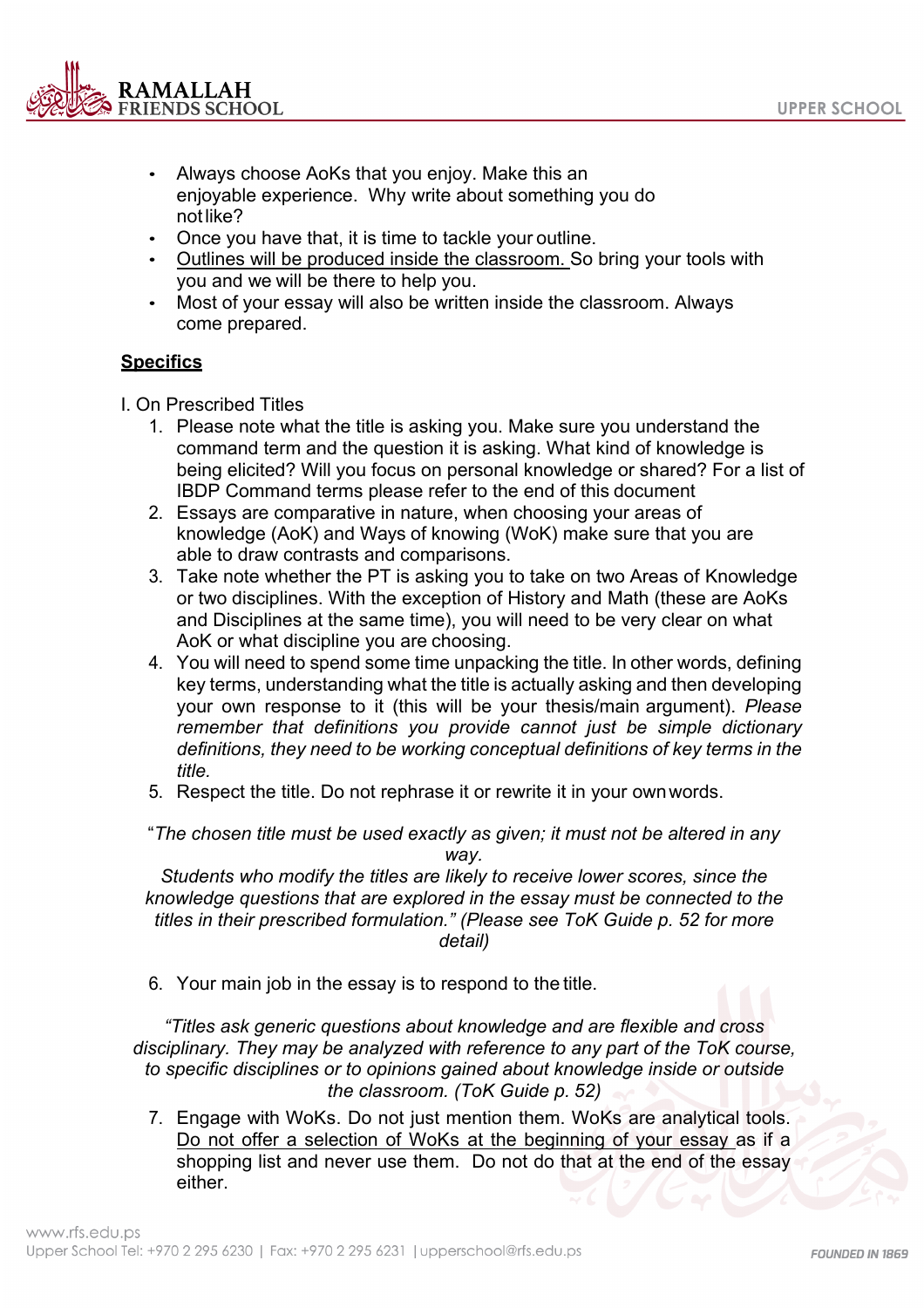

- II. On Essay Content
	- 1. Pick your title, do your own analysis. Don't seek help until you have written something.
	- 2. Do not search for responses to PTs on help websites. Once you do, your own thought process is clogged by other people's ideas and that cannot be undone! Do your work, go ahead grab a pen and jot down your own ideas!
	- 3. You may consult your teachers, you may consult the PT analysis document we provide you. Come to us, we will help you!!!
	- 4. Describe your examples with accuracy, connect them well with the point you are making. Make sure that the assessor is clear on why you chose this example and how it supports your claim/counter claim.
	- 5. Do not be afraid to use examples from your DP studies. Those are highly encouraged.

*Real-life examples play an important role in the essay by illustrating the main ideas or taking forward the argument. Real life examples should come from the student's academic experience or from life beyond the classroom, as hypothetical examples are unconvincing. Anecdotal examples may be relevant but cannot on their own support the analysis in an essay. (ToK Guide p. 52)*

6. Do not be afraid to try new examples rather than recycling old examples used in previous years. Just make sure you research your new examples very wellso you can show in detail why you chose them.

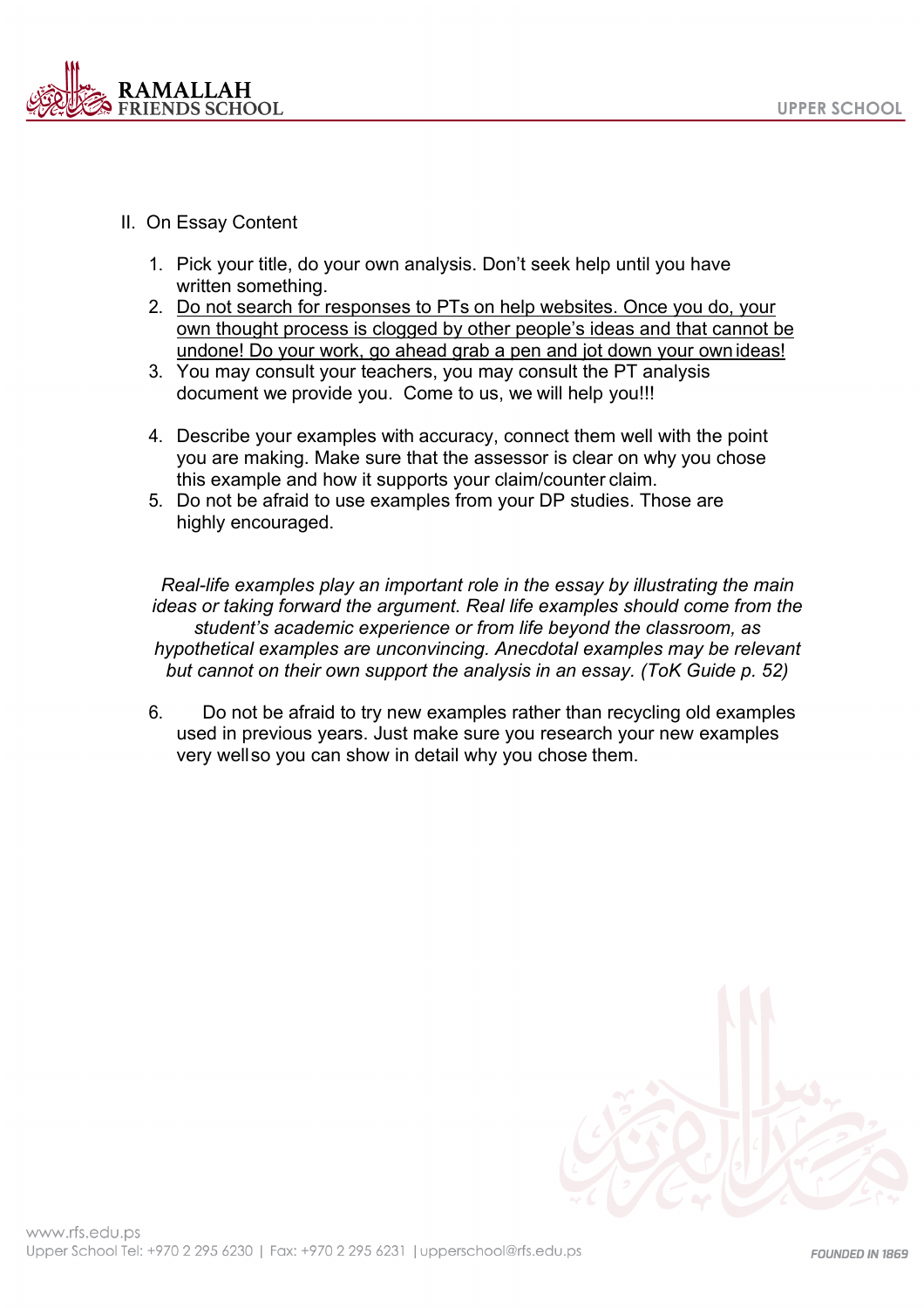

# **ToK Essay Outline**

Below is a general outline of what your essay should look like. When in doubt follow this structure. Yes some of you, in fact many of your, are talented writers who will find ways to write this essay that are slightly different, but in general an essay should have the following components:

I. Introduction: start strong, a good quote will be a good idea. Make sure that you explain why the quote is relevant. Unpack your title. Tell your examiner what this title is about. State your main argument. A good essay tells examiner what it is about from the first paragraph. Remember you have a limited number of words, so use them wisely and effectively.

#### *A Note on Knowledge Questions:*

- *Do not begin your essay with a knowledge question (KQ) that overshadows the title. If the title is framed as knowledge question, do not begin youressay by rephrasing the title. Respect the title.*
- *You do not have to explicitly write your KQ. In a strong essay, knowledge questions will shine through the analysis.*
- *"Writing "my knowledge question is..." near the start of the essay is usually a recipe for disaster as it means that, in effect, the title has been displaced." - ToK Subject Report 2017*
- *You may write your knowledge questions, but do not start by saying "My knowledge question is…." this usually leads to a recipe for disaster because essentially you did not respect the title, and instead replaced it with a main KQ of your own writing.*
- II. Body 1: AoK 1

**Claim 1:** State your claim: be generous with your claim, make it clear. It can be more than one sentence.

**Example:** real life situation, describe your example, and analyze. Why is this example relevant to your main claim? How does it serve your argument? What ways of knowing are present in the example to produce knowledge? What role do they play?

**Counter-Claim 1:** See note on claim. **Remember counter claims do not need to be the exact opposite of your claim. What you need to present here is a different perspective.**

**Example:** real life situation, describe your example, and analyze. Why is this example relevant to your main claim? How does it serve your argument? What ways of knowing are present in the example to produce knowledge? What role do they play?

**Mini-conclusion:** Link your claims/counter claims to your thesis and prescribed title. What are you saying here about this AoK?